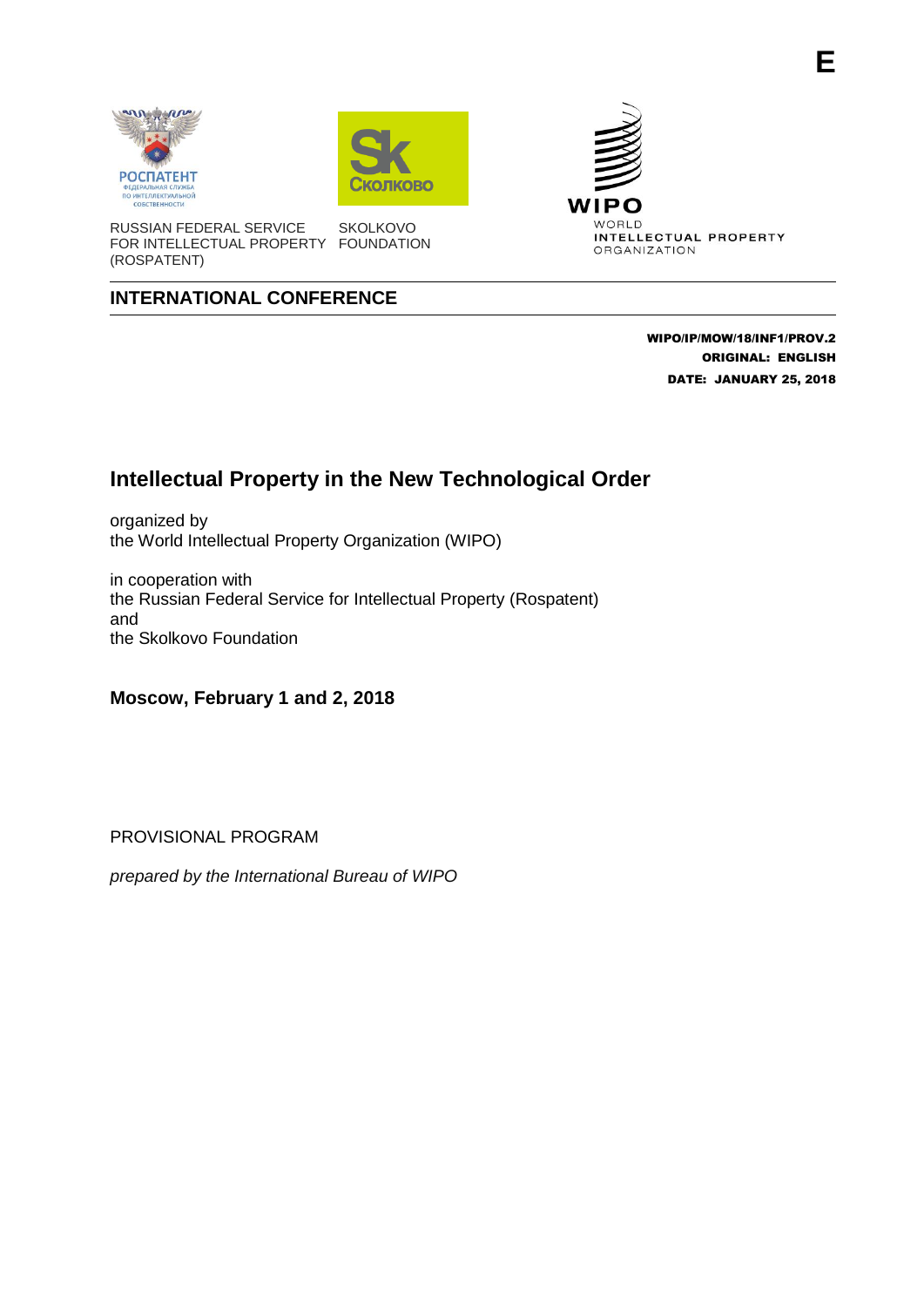## Thursday, February 1, 2018

| $09.30 - 10.00$ | Registration and coffee                                                                                                                                                                                                                                                                                                                                                                                                                                                          |
|-----------------|----------------------------------------------------------------------------------------------------------------------------------------------------------------------------------------------------------------------------------------------------------------------------------------------------------------------------------------------------------------------------------------------------------------------------------------------------------------------------------|
| $10.00 - 11.30$ | <b>PLENARY SESSION</b>                                                                                                                                                                                                                                                                                                                                                                                                                                                           |
|                 | Influence of New Technologies and Digitalization on the IP<br><b>Institution</b>                                                                                                                                                                                                                                                                                                                                                                                                 |
|                 | Moderator: Ms. Evelina Zakamskaya, Member of the Academy of the<br>Russian Television, TV Anchor, Russia 24                                                                                                                                                                                                                                                                                                                                                                      |
|                 | Speakers: Mr. Igor Shuvalov, First Vice-Chairman, Government of<br>the Russian Federation, Moscow<br>Mr. John Sandage, Deputy Director General, World<br>Intellectual Property Organization (WIPO), Geneva<br>Mr. Igor Drozdov, Chairman of the Board of Skolkovo<br>Foundation<br>Mr. John Flood, Professor of Law and Society, Griffith<br>University, Queensland, Australia<br>Dr. Amir Khoury, Senior Lecturer, the Faculty of Law, Tel<br>Aviv University, Tel Aviv, Israel |
| $11.30 - 12.00$ | <b>Break</b>                                                                                                                                                                                                                                                                                                                                                                                                                                                                     |
|                 | Launch of a WIPO publication "Right to Creativity" by<br>Ms. Ekaterina Chukovskaya                                                                                                                                                                                                                                                                                                                                                                                               |
| $12.00 - 13.30$ | <b>Session 1: Global Trends in IP</b>                                                                                                                                                                                                                                                                                                                                                                                                                                            |
|                 | Moderator: Mr. Sergei Matveev, Head of Science and Technology<br>Department, Ministry of Education and Science of the<br><b>Russian Federation, Moscow</b>                                                                                                                                                                                                                                                                                                                       |
|                 | Speakers: Mr. Ryan Abbott, Professor of Law, University of Surrey,<br>Surrey, UK<br>Mr. Grigory Ivliev, Director General, Rospatent, Moscow<br>Ms. Saule Tlevlessova, President, Eurasian Patent<br>Organisation (EAPO), Moscow<br>Ms. Lyudmila Novoselova, Chairman, the Russian IP<br>Court, Moscow<br>Ms. Xiuqin Lin, Deputy Dean and Professor of Law,<br>School of Law, Xiamen University, Xiamen, China                                                                    |
| $13.30 - 14.30$ | <b>Lunch Break</b>                                                                                                                                                                                                                                                                                                                                                                                                                                                               |
| $14.30 - 16.00$ | Session 2: Intellectual Property in the Digital Era: National<br><b>Perspectives</b>                                                                                                                                                                                                                                                                                                                                                                                             |
|                 | Moderator: Mr. Michal Svantner, Director, Department for Transition<br>and Developed Countries (TDC), WIPO, Geneva                                                                                                                                                                                                                                                                                                                                                               |
|                 | Speakers: Mr. Philip Mendes, Professor and Principle OPTEON,<br>Brisbane, Australia<br>Dr. Sze Tiam Lin, Senior Director, Intellectual Property<br>Intermediary, Singapore<br>Mr. Maximilliano Diego Santa Cruz Scantlebury, National<br>Director, National Institute of Industrial Property, Ministry<br>of Economy, Chile                                                                                                                                                      |